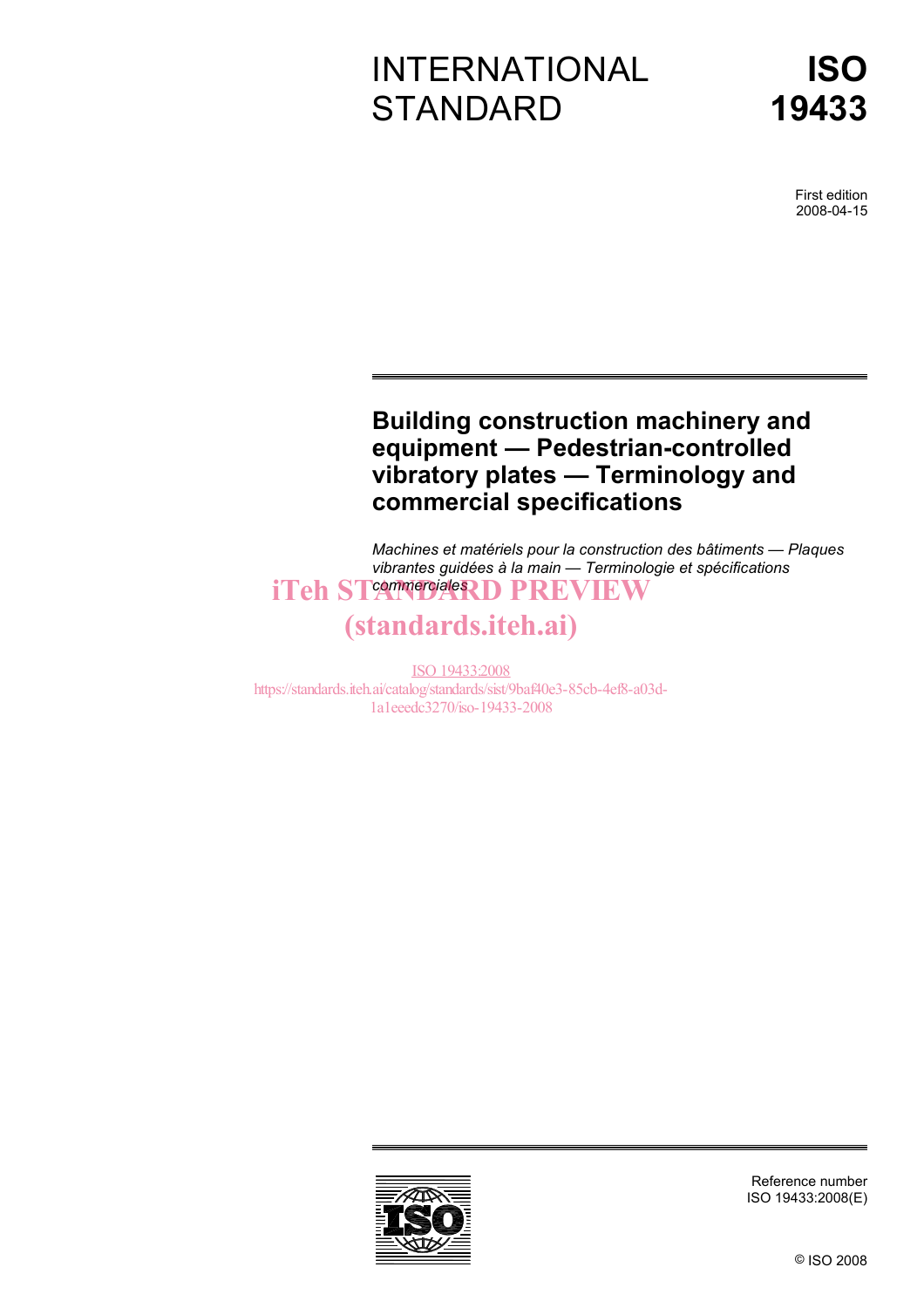#### **PDF disclaimer**

This PDF file may contain embedded typefaces. In accordance with Adobe's licensing policy, this file may be printed or viewed but shall not be edited unless the typefaces which are embedded are licensed to and installed on the computer performing the editing. In downloading this file, parties accept therein the responsibility of not infringing Adobe's licensing policy. The ISO Central Secretariat accepts no liability in this area.

Adobe is a trademark of Adobe Systems Incorporated.

Details of the software products used to create this PDF file can be found in the General Info relative to the file; the PDF-creation parameters were optimized for printing. Every care has been taken to ensure that the file is suitable for use by ISO member bodies. In the unlikely event that a problem relating to it is found, please inform the Central Secretariat at the address given below.

# iTeh STANDARD PREVIEW (standards.iteh.ai)

ISO 19433:2008 https://standards.iteh.ai/catalog/standards/sist/9baf40e3-85cb-4ef8-a03d-1a1eeedc3270/iso-19433-2008



## **COPYRIGHT PROTECTED DOCUMENT**

#### © ISO 2008

All rights reserved. Unless otherwise specified, no part of this publication may be reproduced or utilized in any form or by any means, electronic or mechanical, including photocopying and microfilm, without permission in writing from either ISO at the address below or ISO's member body in the country of the requester.

ISO copyright office Case postale 56 • CH-1211 Geneva 20 Tel. + 41 22 749 01 11 Fax + 41 22 749 09 47 E-mail copyright@iso.org Web www.iso.org

Published in Switzerland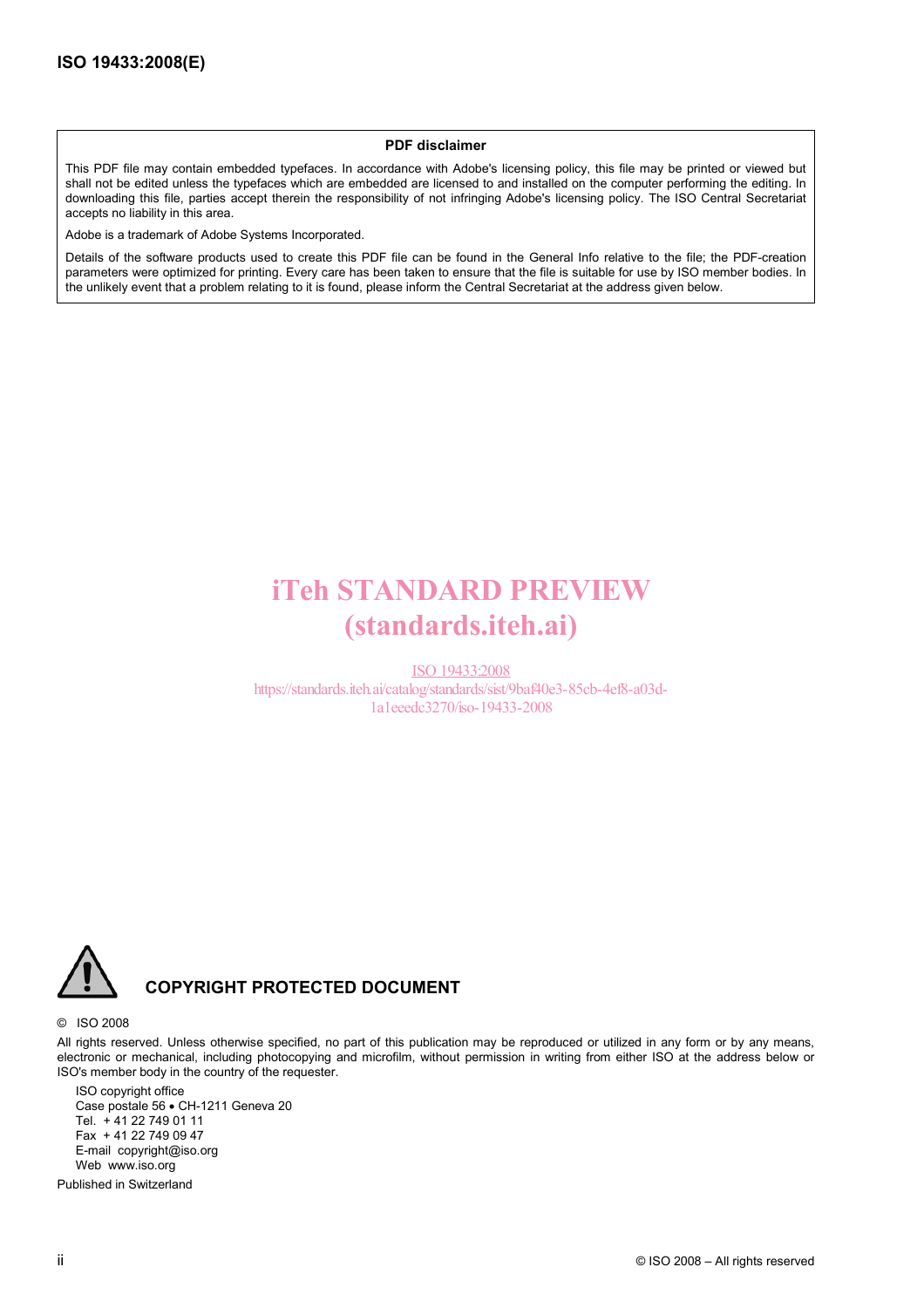## **Foreword**

ISO (the International Organization for Standardization) is a worldwide federation of national standards bodies (ISO member bodies). The work of preparing International Standards is normally carried out through ISO technical committees. Each member body interested in a subject for which a technical committee has been established has the right to be represented on that committee. International organizations, governmental and non-governmental, in liaison with ISO, also take part in the work. ISO collaborates closely with the International Electrotechnical Commission (IEC) on all matters of electrotechnical standardization.

International Standards are drafted in accordance with the rules given in the ISO/IEC Directives, Part 2.

The main task of technical committees is to prepare International Standards. Draft International Standards adopted by the technical committees are circulated to the member bodies for voting. Publication as an International Standard requires approval by at least 75 % of the member bodies casting a vote.

Attention is drawn to the possibility that some of the elements of this document may be the subject of patent rights. ISO shall not be held responsible for identifying any or all such patent rights.

ISO 19433 was prepared by Technical Committee ISO/TC 195, *Building construction machinery and equipment*.

# iTeh STANDARD PREVIEW (standards.iteh.ai)

ISO 19433:2008 https://standards.iteh.ai/catalog/standards/sist/9baf40e3-85cb-4ef8-a03d-1a1eeedc3270/iso-19433-2008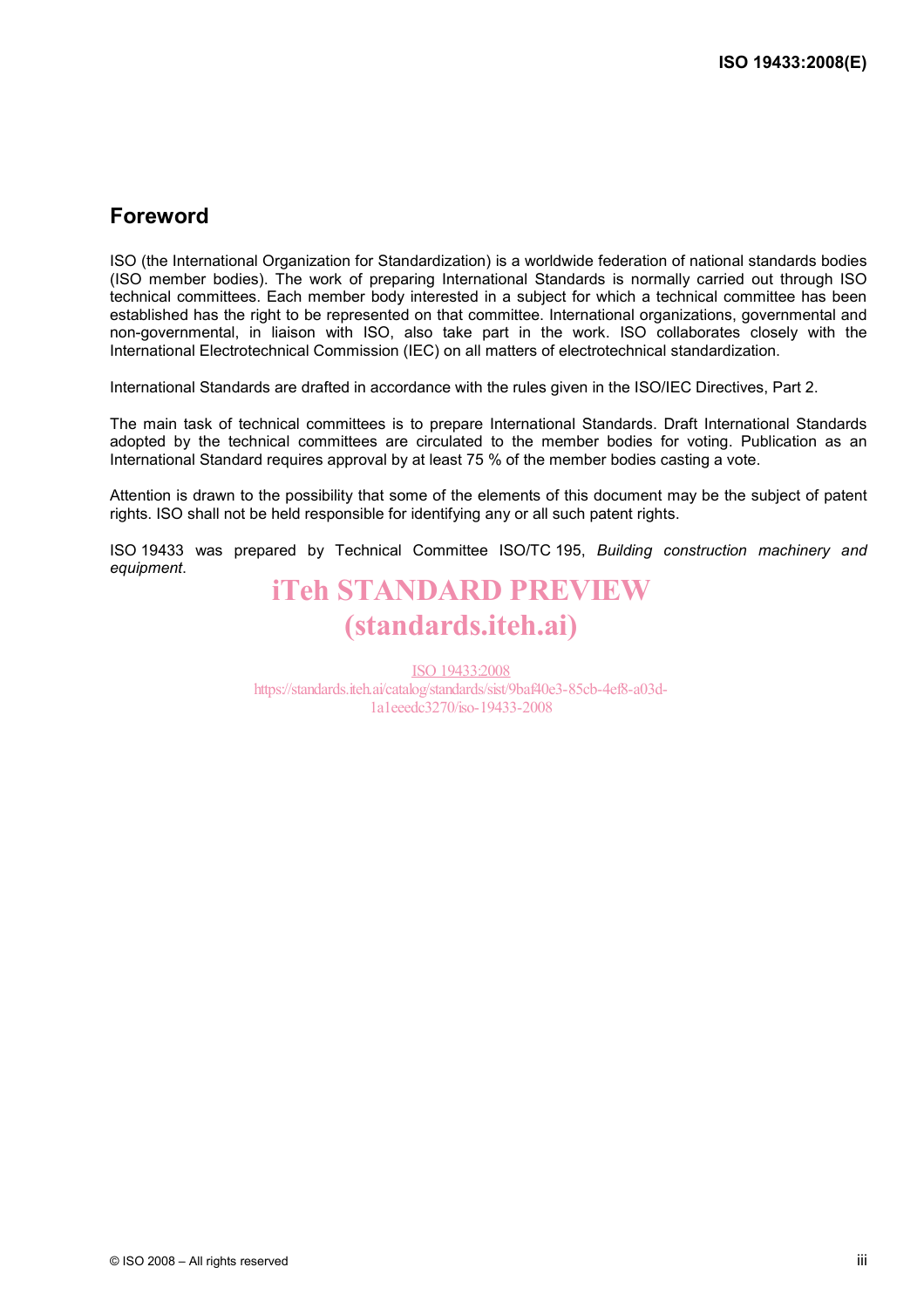## **Introduction**

The purpose of this International Standard is to define the main terms and commercial specifications for pedestrian-controlled vibratory plates used for material (soil and asphalt) compaction. These machines are typically used in the building trades to improve material density characteristics.

# iTeh STANDARD PREVIEW (standards.iteh.ai)

ISO 19433:2008 https://standards.iteh.ai/catalog/standards/sist/9baf40e3-85cb-4ef8-a03d-1a1eeedc3270/iso-19433-2008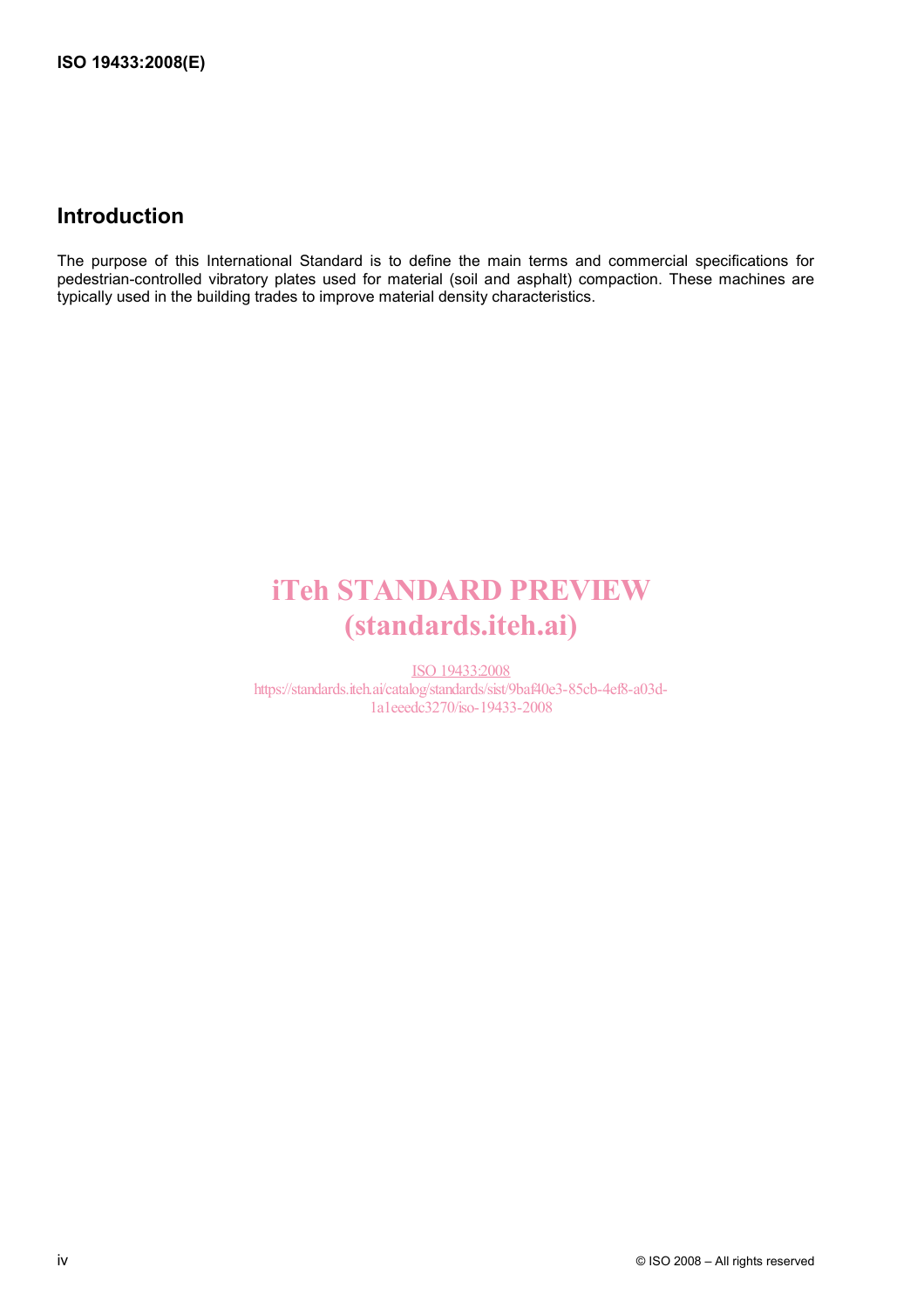## **Building construction machinery and equipment — Pedestrian-controlled vibratory plates — Terminology and commercial specifications**

#### **1 Scope**

This International Standard provides a terminology and sets out the commercial specifications for pedestrian-controlled vibratory plates used in building construction. It is applicable to both forward- and reversible-type plates. These plate compactors are intended for the mechanical compaction of all disturbed soil, sand or aggregates used for load-bearing purposes — whether in new construction or repairs.

## **2 Terms and definitions**

For the purposes of this document, the following terms and definitions apply.

#### **2.1**

## iTeh STANDARD PREVIEW

#### **pedestrian-controlled vibratory plate**

pedestrian-controlled vibratory plate and ard stiffel and purpose of improving material density and stiffness

NOTE The machine compacts material through vibration and impact force generated by the vibrator shaft to the base plate and transmitted to the materialds.iteh.ai/catalog/standards/sist/9baf40e3-85cb-4ef8-a03d-1a1eeedc3270/iso-19433-2008

#### **2.1.1**

#### **forward-type vibratory plate**

machine designed to move in only one direction, forward

See Figure 1 a).

#### **2.1.2**

#### **reversible-type vibratory plate**

machine designed to move in two directions, both forward (away from the operator) and reverse (towards the operator)

See Figure 1 b).

#### **2.2**

**prime mover** 

driving energy source for vibrator mechanism

#### **2.3**

#### **transmission**

system of components that translates the prime mover energy to the vibrator mechanism

#### **2.4**

#### **base plate**

machine element that locates the vibrator mechanism and comes in contact with the material being compacted

See Figure 1.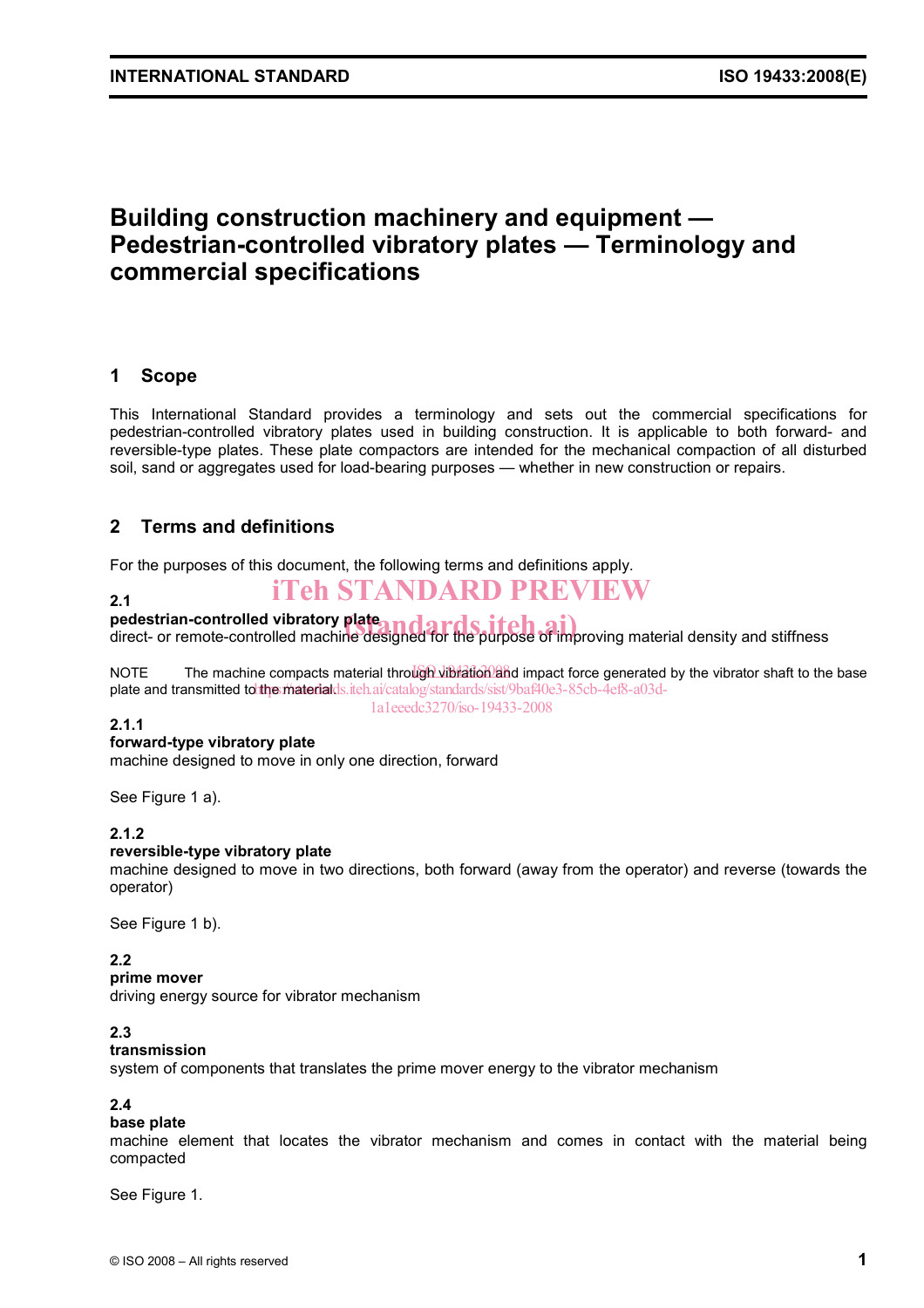## **2.5**

#### **vibrator shaft**

shaft with an eccentric mass that generates vibration when rotated

## **2.6**

## **vibrator mechanism**

system of components, utilizing the vibrator shaft, affixed to the base plate

## **2.7**

**vibration frequency** 

number of vibrator cycles per second

## **2.8**

#### **eccentric radius**

distance, offset from the radius of rotation, at which the eccentric mass is considered concentrated

## **2.9**

#### **eccentric mass**

vibrator shaft element whose mass is radially offset from the shaft centre line

#### **2.10**

## **eccentric moment**

**static moment**  product of the eccentric mass and the eccentric radius

#### **2.11**

## iTeh STANDARD PREVIEW

## **centrifugal force**

# calculated value which considers the vibrator shaft eccentric moment and vibrator shaft frequency

NOTE This value can be calculated using the equation given in Annex A.<br>19433:2008

#### https://standards.iteh.ai/catalog/standards/sist/9baf40e3-85cb-4ef8-a03d-

#### **2.12 operating mass**

1a1eeedc3270/iso-19433-2008

#### machine mass with equipment, attachments and all fluid systems (i.e. hydraulic oil, engine oil, lubrication oil, transmission oil) at the levels specified by the manufacturer, and — when applicable — with the fuel and water tanks half-full

#### **2.13**

#### **shipping mass**

machine mass as configured for shipping

## **2.14**

## **water system**

container and delivery system used to lubricate the base plate for asphalt applications

## **2.15**

## **maximum travel speed**

maximum horizontal distance the vibratory plate travels over material being compacted in a given unit of time, measured in both forward and reverse directions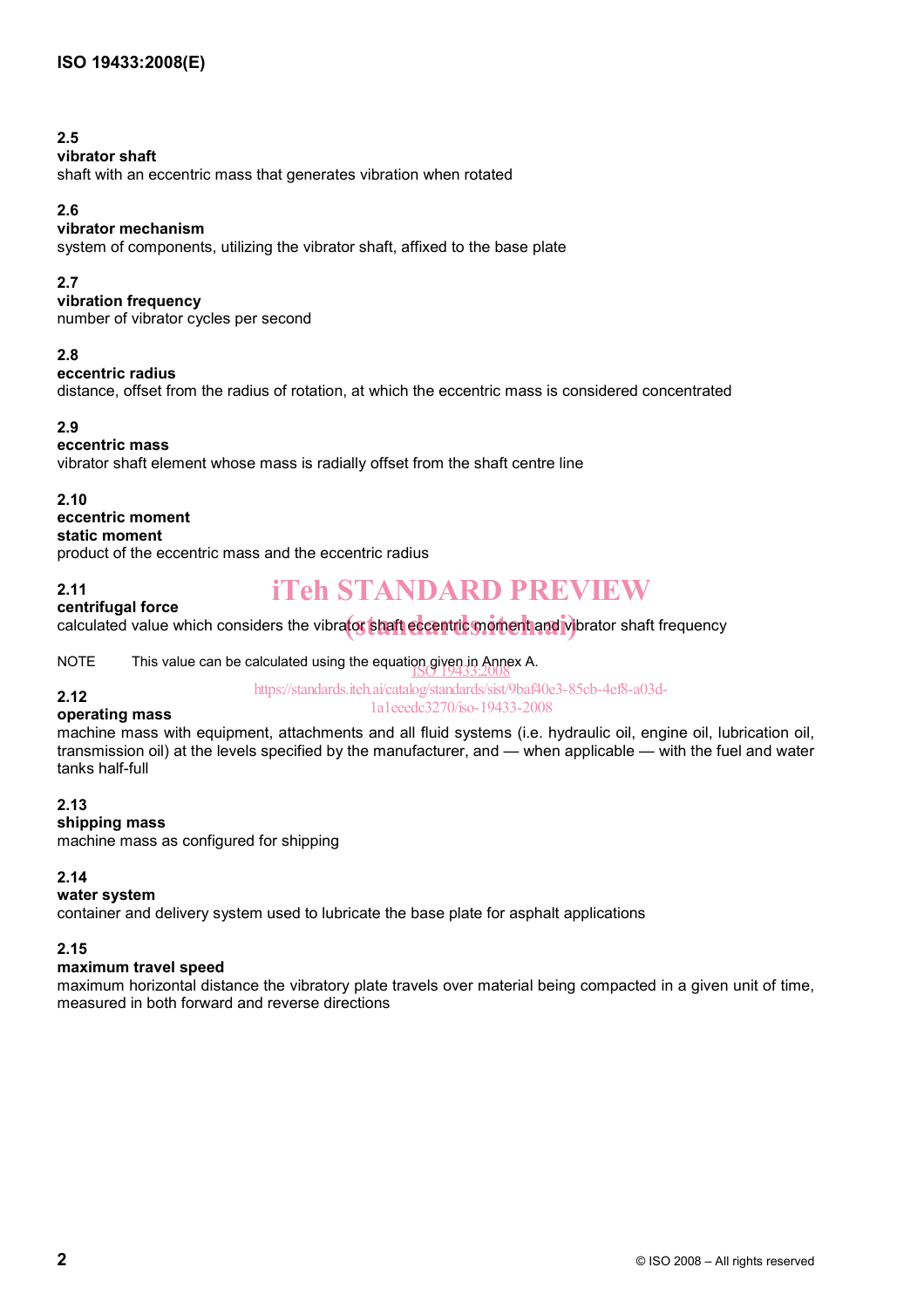

- a Position of eccentric mass for forward movement.
- b Position of eccentric mass for reverse movement.
- c Position of eccentric mass for in-place vibration.

**Figure 2 — Double vibrator's eccentric mass positions for vibratory plate directional control**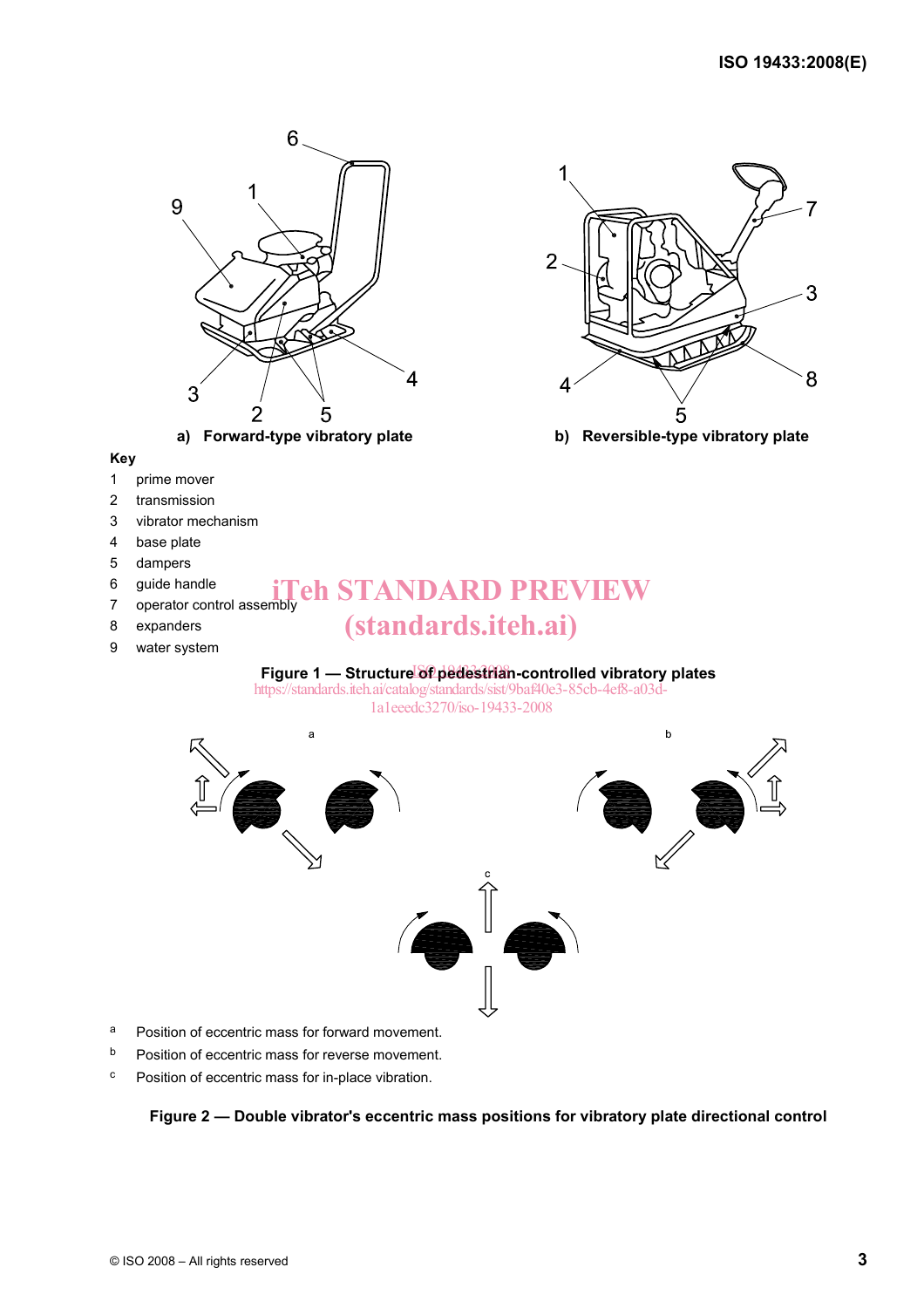



#### **Key**

- *H*<sub>1</sub> overall height in operating position
- H<sub>2</sub> overall height
- *L*1 overall length with handle in operating position
- *L*2 base plate length
- $W_1$  overall width
- $W_2$  base plate width

## iTeh STANDARD PREVIEW

# Figure 3 **An Machine dimensions i**

ISO 19433:2008 https://standards.iteh.ai/catalog/standards/sist/9baf40e3-85cb-4ef8-a03d-1a1eeedc3270/iso-19433-2008